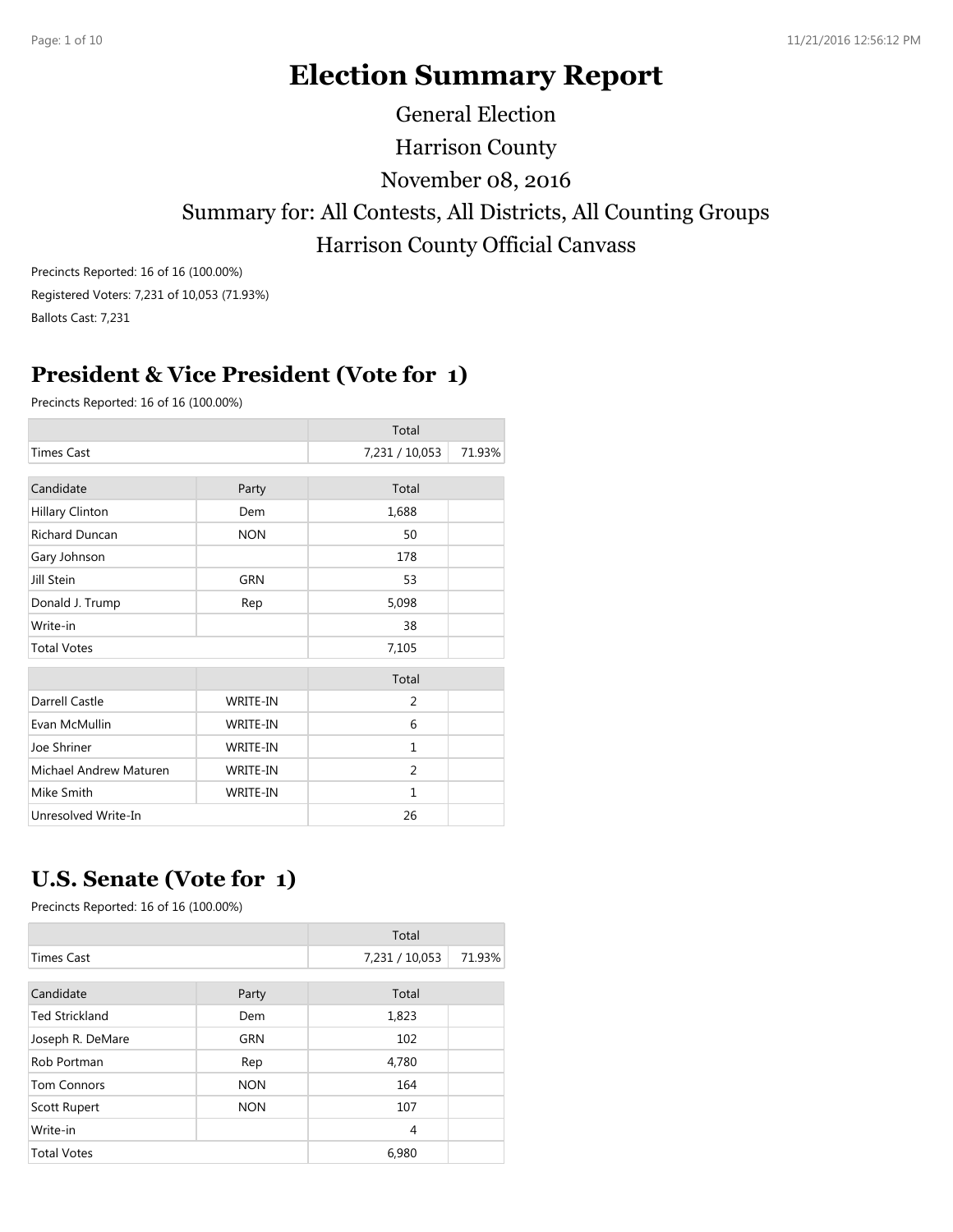#### **U.S. Representative 6th District (Vote for 1)**

Precincts Reported: 16 of 16 (100.00%)

|                     |       | Total          |        |
|---------------------|-------|----------------|--------|
| Times Cast          |       | 7,231 / 10,053 | 71.93% |
|                     |       |                |        |
| Candidate           | Party | Total          |        |
| Michael L. Lorentz  | Dem   | 2,019          |        |
| <b>Bill Johnson</b> | Rep   | 4,853          |        |
| <b>Total Votes</b>  |       | 6,872          |        |

#### **State Senate 30th District (Vote for 1)**

Precincts Reported: 16 of 16 (100.00%)

|                    |       | Total          |        |
|--------------------|-------|----------------|--------|
| Times Cast         |       | 7,231 / 10,053 | 71.93% |
|                    |       |                |        |
| Candidate          | Party | Total          |        |
| Lou Gentile        | Dem   | 3,140          |        |
| Frank Hoagland     | Rep   | 3,916          |        |
| <b>Total Votes</b> |       | 7,056          |        |

#### **State Representative 95th District (Vote for 1)**

Precincts Reported: 16 of 16 (100.00%)

|                    |       | Total          |        |
|--------------------|-------|----------------|--------|
| Times Cast         |       | 7,231 / 10,053 | 71.93% |
|                    |       |                |        |
| Candidate          | Party | Total          |        |
| Ginny Favede       | Dem   | 3,003          |        |
| Andy Thompson      | Rep   | 3,951          |        |
| <b>Total Votes</b> |       | 6,954          |        |

## **County Commissioner 1-2-2017 (Vote for 1)**

|                    |       | Total          |        |
|--------------------|-------|----------------|--------|
| Times Cast         |       | 7,231 / 10,053 | 71.93% |
| Candidate          | Party | Total          |        |
| Dale Norris        | Dem   | 4,981          |        |
| <b>Total Votes</b> |       | 4,981          |        |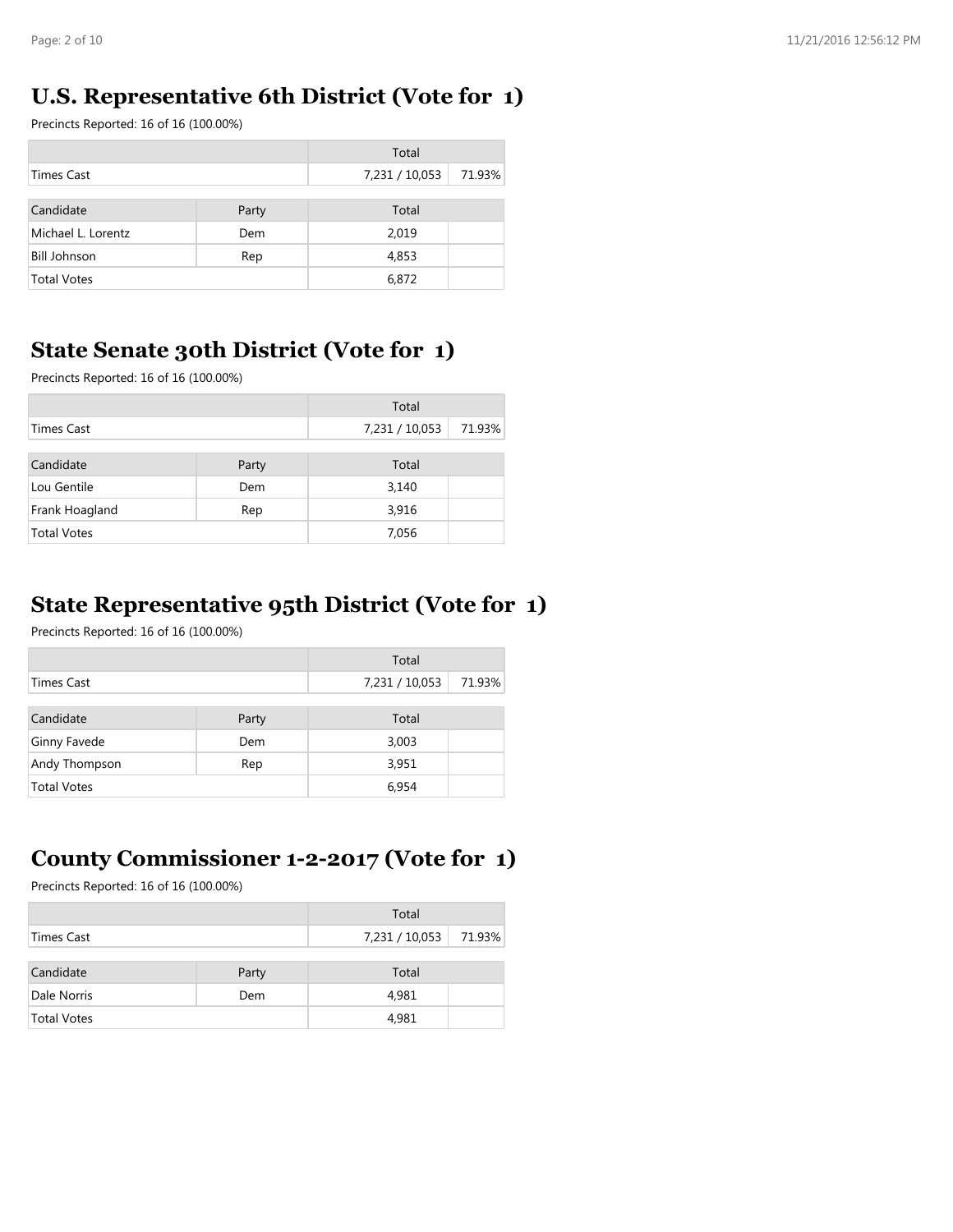#### **County Commissioner 1-3-2017 (Vote for 1)**

Precincts Reported: 16 of 16 (100.00%)

|                    |       | Total          |        |
|--------------------|-------|----------------|--------|
| Times Cast         |       | 7,231 / 10,053 | 71.93% |
|                    |       |                |        |
| Candidate          | Party | Total          |        |
| Paul Coffland      | Rep   | 3,626          |        |
| William H. Host    | Dem   | 3,308          |        |
| <b>Total Votes</b> |       | 6,934          |        |

## **Prosecuting Attorney (Vote for 1)**

Precincts Reported: 16 of 16 (100.00%)

|                    |       | Total          |        |
|--------------------|-------|----------------|--------|
| Times Cast         |       | 7,231 / 10,053 | 71.93% |
| Candidate          | Party | Total          |        |
| Owen Beetham       | Rep   | 5,695          |        |
| <b>Total Votes</b> |       | 5,695          |        |

## **Clerk of Court of Common Pleas (Vote for 1)**

Precincts Reported: 16 of 16 (100.00%)

|                    |       | Total          |        |
|--------------------|-------|----------------|--------|
| Times Cast         |       | 7,231 / 10,053 | 71.93% |
| Candidate          | Party | Total          |        |
| Leslie A. Milliken | Dem   | 5,270          |        |
| <b>Total Votes</b> |       | 5,270          |        |

## **County Sheriff (Vote for 1)**

|                    |       | Total          |        |
|--------------------|-------|----------------|--------|
| Times Cast         |       | 7,231 / 10,053 | 71.93% |
| Candidate          | Party | Total          |        |
| Ronald Joe Myers   | Dem   | 5,731          |        |
| <b>Total Votes</b> |       | 5,731          |        |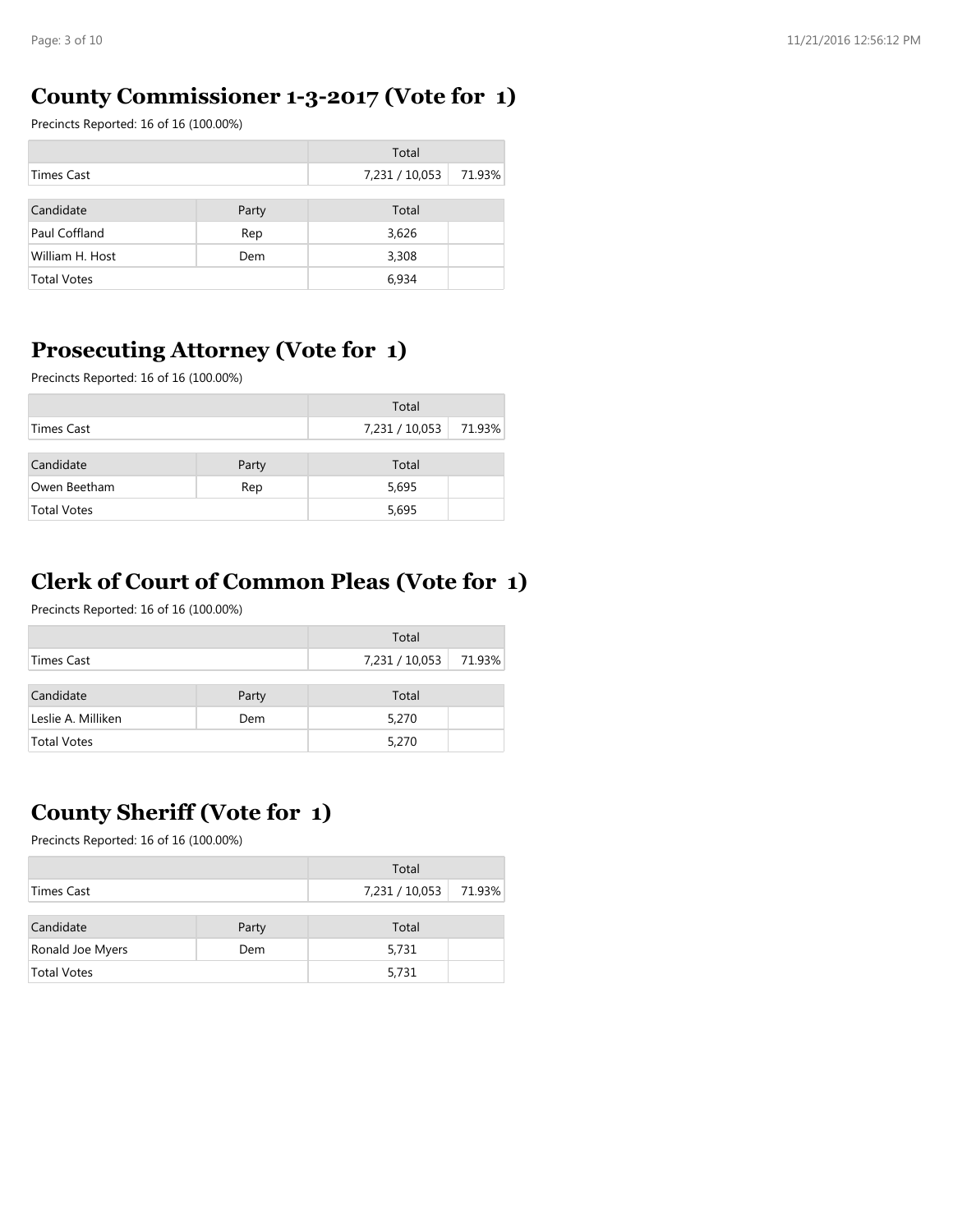## **County Recorder (Vote for 1)**

Precincts Reported: 16 of 16 (100.00%)

|                    |       | Total          |        |
|--------------------|-------|----------------|--------|
| Times Cast         |       | 7,231 / 10,053 | 71.93% |
|                    |       |                |        |
| Candidate          | Party | Total          |        |
| <b>Tracy Boyer</b> | Dem   | 3,384          |        |
| Joshua M.A. Willis | Rep   | 3,539          |        |
| <b>Total Votes</b> |       | 6,923          |        |

## **County Treasurer (Vote for 1)**

Precincts Reported: 16 of 16 (100.00%)

|                    |       | Total          |        |
|--------------------|-------|----------------|--------|
| Times Cast         |       | 7,231 / 10,053 | 71.93% |
| Candidate          | Party | Total          |        |
| Vicki Sefsick      | Dem   | 5,378          |        |
| <b>Total Votes</b> |       | 5,378          |        |

## **County Engineer (Vote for 1)**

Precincts Reported: 16 of 16 (100.00%)

|                    |       | Total          |        |
|--------------------|-------|----------------|--------|
| Times Cast         |       | 7,231 / 10,053 | 71.93% |
| Candidate          | Party | Total          |        |
| Robert K. Sterling | Rep   | 5,644          |        |
| <b>Total Votes</b> |       | 5,644          |        |

## **County Coroner (Vote for 1)**

|                    |       | Total          |        |
|--------------------|-------|----------------|--------|
| Times Cast         |       | 7,231 / 10,053 | 71.93% |
| Candidate          | Party | Total          |        |
| Porsche Beetham    | Rep   | 5,674          |        |
| <b>Total Votes</b> |       | 5,674          |        |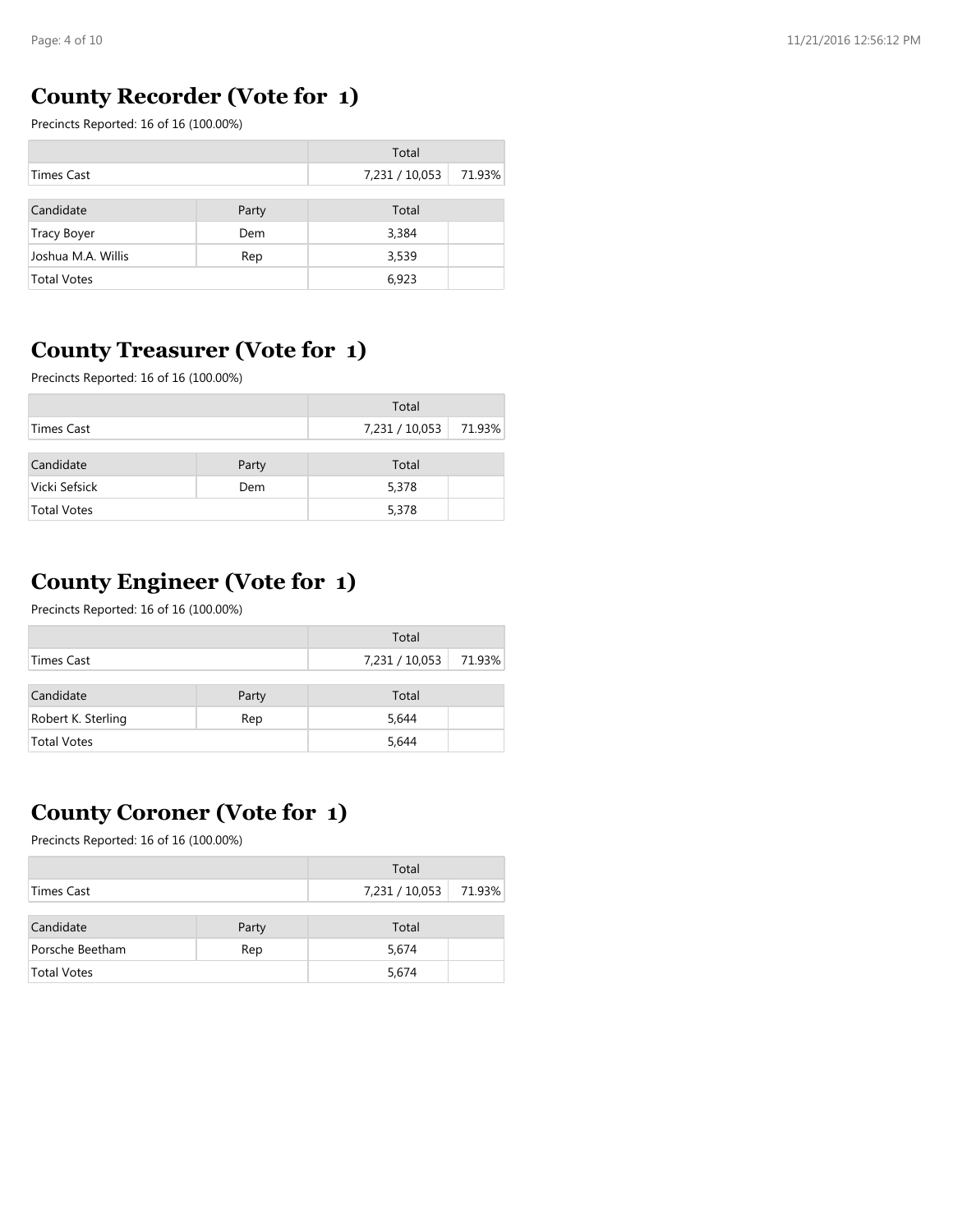## **Member of State Board of Education 8th District (Vote for 1)**

Precincts Reported: 16 of 16 (100.00%)

|                      |       | Total          |        |
|----------------------|-------|----------------|--------|
| <b>Times Cast</b>    |       | 7,231 / 10,053 | 71.93% |
|                      |       |                |        |
| Candidate            | Party | Total          |        |
| Vickie D. Briercheck |       | 521            |        |
| Craig Brown          |       | 1,360          |        |
| Nancy P. Hollister   |       | 1,122          |        |
| Debbie Phillips      |       | 1,503          |        |
| Kathleen Purdy       |       | 603            |        |
| <b>Total Votes</b>   |       | 5,109          |        |

#### **Chief Justice of the Supreme Court 1-1-2017 (Vote for 1)**

Precincts Reported: 16 of 16 (100.00%)

|                    |       | Total          |        |
|--------------------|-------|----------------|--------|
| Times Cast         |       | 7,231 / 10,053 | 71.93% |
| Candidate          | Party | Total          |        |
| Maureen O'Connor   | Rep   | 4.974          |        |
| <b>Total Votes</b> |       | 4.974          |        |

#### **Justice of the Supreme Court 1-1-2017 (Vote for 1)**

Precincts Reported: 16 of 16 (100.00%)

|                    |       | Total          |        |
|--------------------|-------|----------------|--------|
| Times Cast         |       | 7,231 / 10,053 | 71.93% |
|                    |       |                |        |
| Candidate          | Party | Total          |        |
| John P. O'Donnell  | Dem   | 2,812          |        |
| Pat Fischer        | Rep   | 2,725          |        |
| <b>Total Votes</b> |       | 5,537          |        |

## **Justice of the Supreme Court 1-2-2017 (Vote for 1)**

|                    |       | Total          |        |
|--------------------|-------|----------------|--------|
| Times Cast         |       | 7,231 / 10,053 | 71.93% |
| Candidate          | Party | Total          |        |
| Cynthia Rice       | Dem   | 2,158          |        |
| Pat DeWine         | Rep   | 3,552          |        |
| <b>Total Votes</b> |       | 5,710          |        |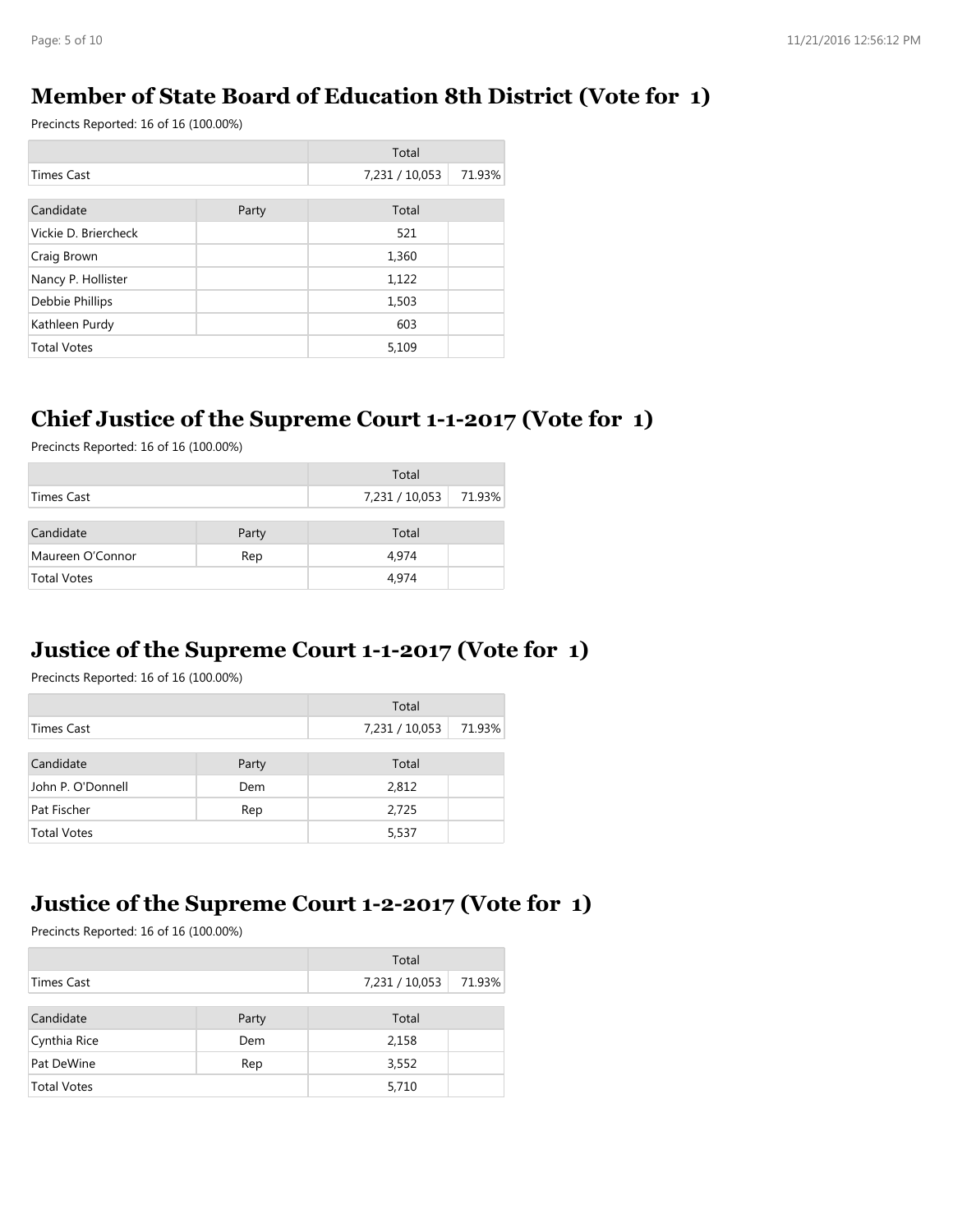## **Judge of the Court of Appeals 7th District 2-9-2017 (Vote for 1)**

Precincts Reported: 16 of 16 (100.00%)

|                    |       | Total          |        |
|--------------------|-------|----------------|--------|
| Times Cast         |       | 7,231 / 10,053 | 71.93% |
| Candidate          | Party | Total          |        |
| Gene Donofrio      | Dem   | 4,391          |        |
| <b>Total Votes</b> |       | 4,391          |        |

## **Jewett Village Additional Police Tax (Vote for 1)**

Precincts Reported: 1 of 1 (100.00%)

|                             |       | Total     |        |
|-----------------------------|-------|-----------|--------|
| Times Cast                  |       | 263 / 410 | 64.15% |
|                             |       |           |        |
| Candidate                   | Party | Total     |        |
| <b>FOR THE TAX LEVY</b>     |       | 95        |        |
| <b>AGAINST THE TAX LEVY</b> |       | 164       |        |
| <b>Total Votes</b>          |       | 259       |        |

#### **Bowerston Village Additional Park Levy (Vote for 1)**

Precincts Reported: 1 of 1 (100.00%)

|                             |       | Total     |        |
|-----------------------------|-------|-----------|--------|
| Times Cast                  |       | 133 / 199 | 66.83% |
|                             |       |           |        |
| Candidate                   | Party | Total     |        |
| FOR THE TAX LEVY            |       | 63        |        |
| <b>AGAINST THE TAX LEVY</b> |       | 60        |        |
| <b>Total Votes</b>          |       | 123       |        |

## **Adena Village Additional Police Levy (Vote for 1)**

|                             |       | Total   |        |
|-----------------------------|-------|---------|--------|
| Times Cast                  |       | 100/110 | 90.91% |
|                             |       |         |        |
| Candidate                   | Party | Total   |        |
| FOR THE TAX LEVY            |       | 45      |        |
| <b>AGAINST THE TAX LEVY</b> |       | 49      |        |
| <b>Total Votes</b>          |       | 94      |        |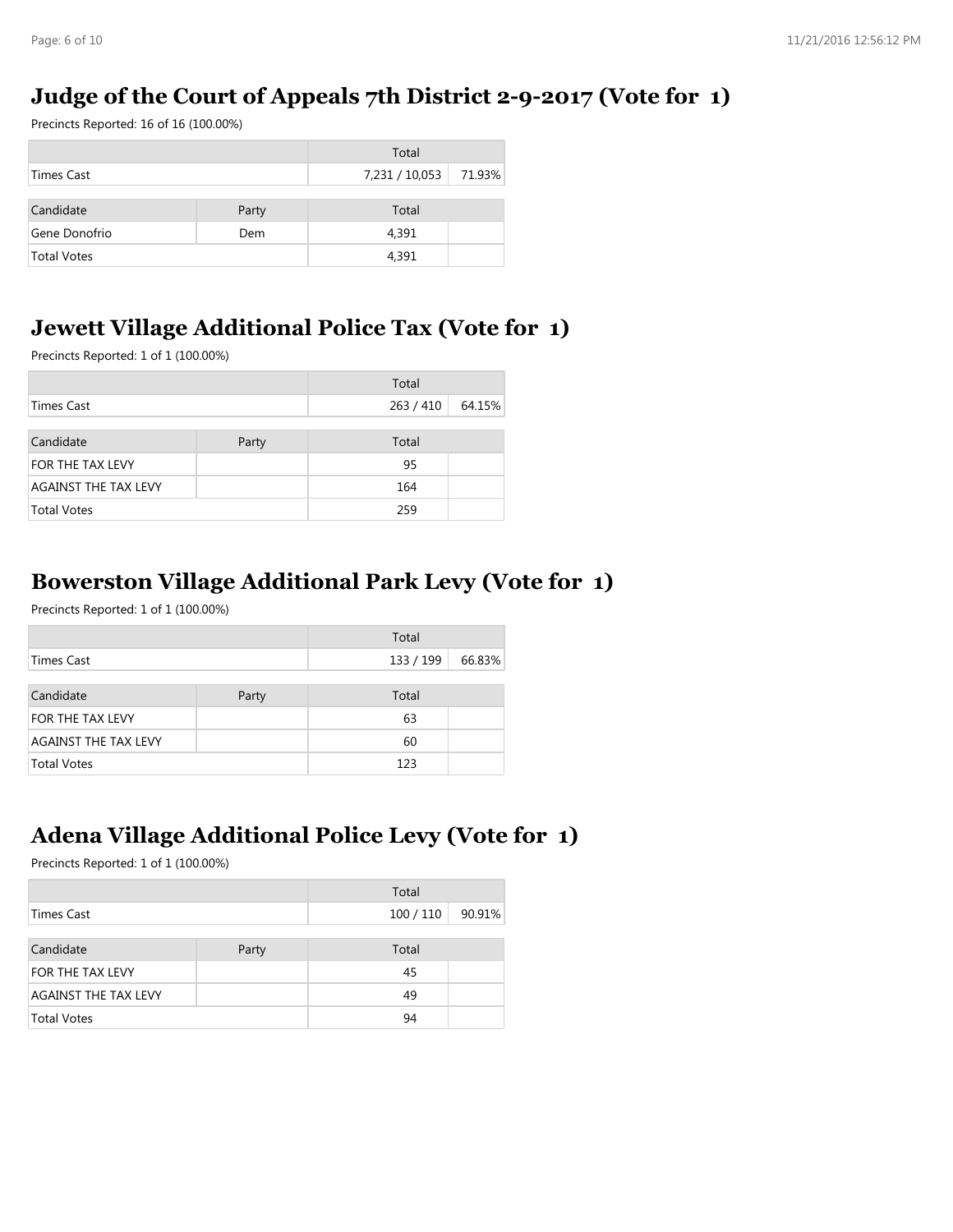## **Cadiz Township Cemetery Maintenance Renewal Tax (Vote for 1)**

Precincts Reported: 2 of 2 (100.00%)

|                             |       | Total         |        |
|-----------------------------|-------|---------------|--------|
| Times Cast                  |       | 1,604 / 2,335 | 68.69% |
|                             |       |               |        |
| Candidate                   | Party | Total         |        |
| FOR THE TAX LEVY            |       | 1,055         |        |
| <b>AGAINST THE TAX LEVY</b> |       | 472           |        |
| <b>Total Votes</b>          |       | 1,527         |        |

#### **German Township General Road Construction Renewal Tax (Vote for 1)**

Precincts Reported: 1 of 1 (100.00%)

|                             |       | Total     |        |
|-----------------------------|-------|-----------|--------|
| Times Cast                  |       | 373 / 478 | 78.03% |
|                             |       |           |        |
| Candidate                   | Party | Total     |        |
| FOR THE TAX LEVY            |       | 224       |        |
| <b>AGAINST THE TAX LEVY</b> |       | 130       |        |
| <b>Total Votes</b>          |       | 354       |        |

#### **Green Township Cemetery Maintenance Renewal Tax (Vote for 1)**

Precincts Reported: 1 of 1 (100.00%)

|                             |       | Total       |        |
|-----------------------------|-------|-------------|--------|
| Times Cast                  |       | 890 / 1,220 | 72.95% |
|                             |       |             |        |
| Candidate                   | Party | Total       |        |
| FOR THE TAX LEVY            |       | 556         |        |
| <b>AGAINST THE TAX LEVY</b> |       | 294         |        |
| <b>Total Votes</b>          |       | 850         |        |

## **Monroe Township Fire Renewal Tax (1 mill) (Vote for 1)**

|                             |       | Total   |        |
|-----------------------------|-------|---------|--------|
| Times Cast                  |       | 471/680 | 69.26% |
|                             |       |         |        |
| Candidate                   | Party | Total   |        |
| <b>FOR THE TAX LEVY</b>     |       | 330     |        |
| <b>AGAINST THE TAX LEVY</b> |       | 111     |        |
| <b>Total Votes</b>          |       | 441     |        |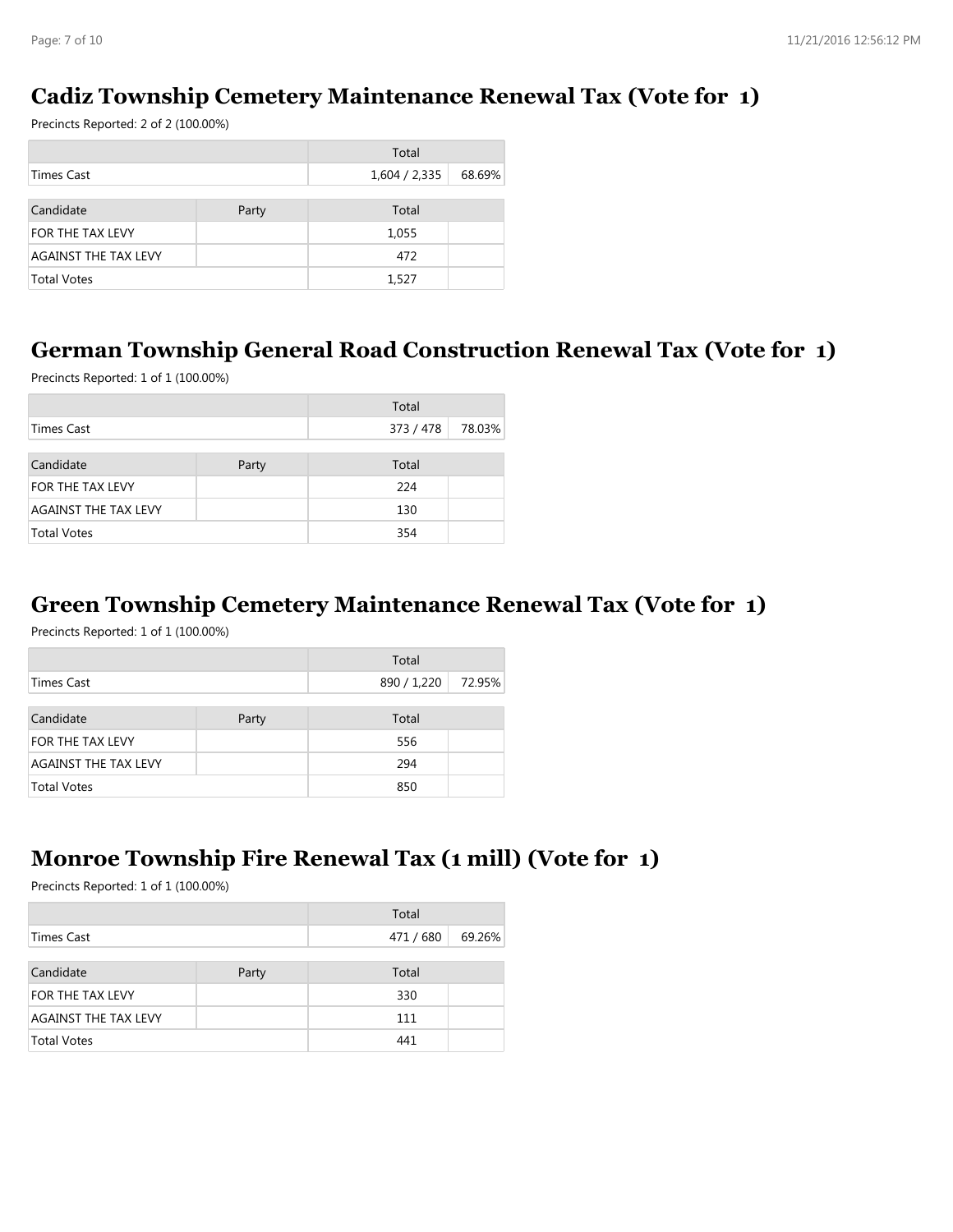## **Monroe Township Fire Renewal Tax (0.5 mill) (Vote for 1)**

Precincts Reported: 1 of 1 (100.00%)

|                             |       | Total     |        |
|-----------------------------|-------|-----------|--------|
| Times Cast                  |       | 471 / 680 | 69.26% |
|                             |       |           |        |
| Candidate                   | Party | Total     |        |
| FOR THE TAX LEVY            |       | 330       |        |
| <b>AGAINST THE TAX LEVY</b> |       | 103       |        |
| <b>Total Votes</b>          |       | 433       |        |

#### **Monroe Township Fire Renewal Tax (0.5 mill) (Vote for 1)**

Precincts Reported: 1 of 1 (100.00%)

|                             |       | Total     |        |
|-----------------------------|-------|-----------|--------|
| <b>Times Cast</b>           |       | 471 / 680 | 69.26% |
|                             |       |           |        |
| Candidate                   | Party | Total     |        |
| FOR THE TAX LEVY            |       | 312       |        |
| <b>AGAINST THE TAX LEVY</b> |       | 118       |        |
| <b>Total Votes</b>          |       | 430       |        |

#### **North Township Cemetery Maintenance Renewal Tax (Vote for 1)**

Precincts Reported: 1 of 1 (100.00%)

|                             |       | Total       |        |
|-----------------------------|-------|-------------|--------|
| Times Cast                  |       | 660 / 1,000 | 66.00% |
|                             |       |             |        |
| Candidate                   | Party | Total       |        |
| FOR THE TAX LEVY            |       | 395         |        |
| <b>AGAINST THE TAX LEVY</b> |       | 236         |        |
| <b>Total Votes</b>          |       | 631         |        |

#### **Shortcreek Fire Protection Renewal Tax (Vote for 1)**

| Total                       |       |         |        |
|-----------------------------|-------|---------|--------|
| Times Cast                  |       | 580/775 | 74.84% |
|                             |       |         |        |
| Candidate                   | Party | Total   |        |
| FOR THE TAX LEVY            |       | 343     |        |
| <b>AGAINST THE TAX LEVY</b> |       | 197     |        |
| <b>Total Votes</b>          |       | 540     |        |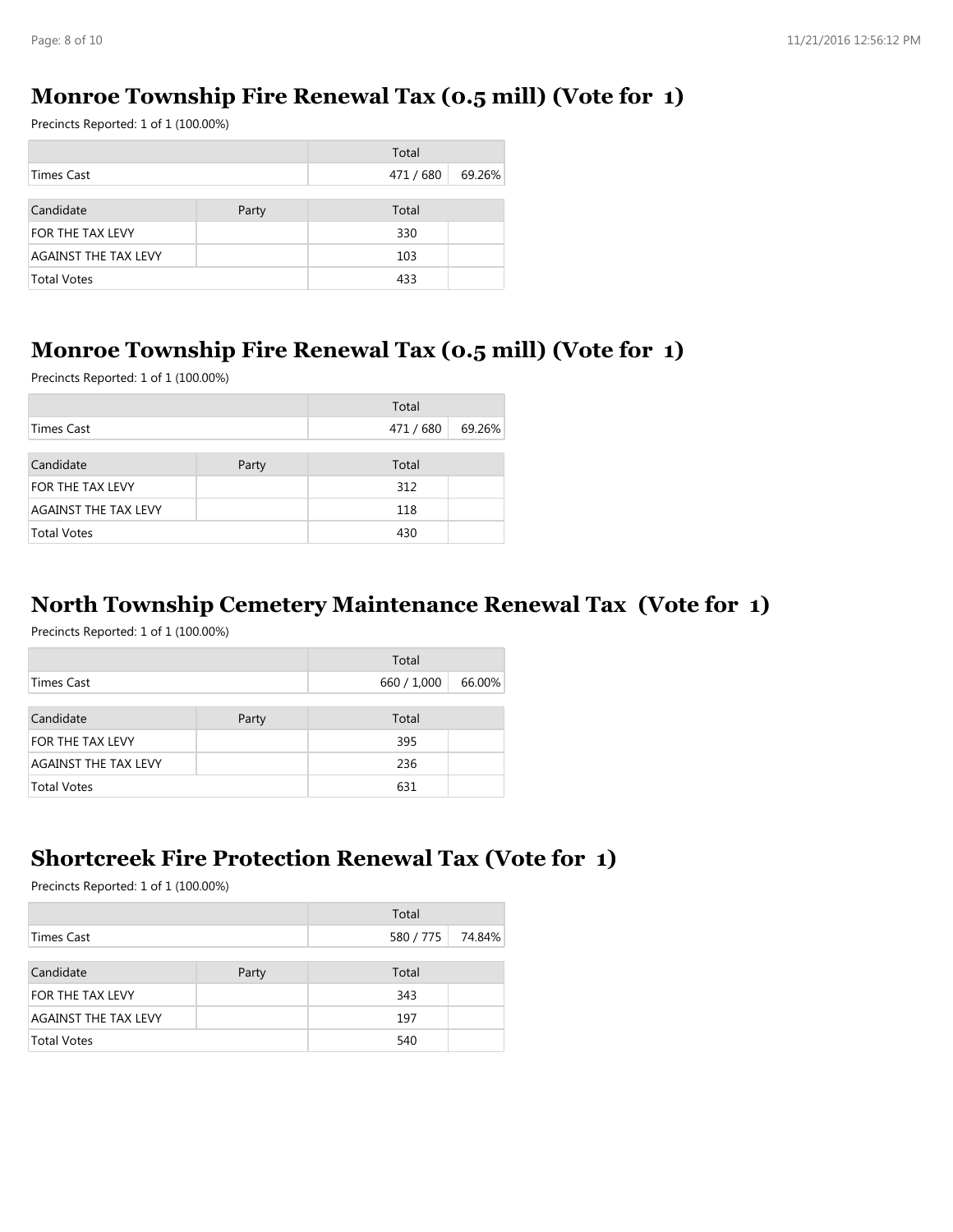## **Rumley Township Additional Construction Levy (Vote for 1)**

Precincts Reported: 1 of 1 (100.00%)

|                             |       | Total     |        |
|-----------------------------|-------|-----------|--------|
| Times Cast                  |       | 359 / 480 | 74.79% |
|                             |       |           |        |
| Candidate                   | Party | Total     |        |
| FOR THE TAX LEVY            |       | 158       |        |
| <b>AGAINST THE TAX LEVY</b> |       | 186       |        |
| <b>Total Votes</b>          |       | 344       |        |

## **Jefferson County JVS Levy (Vote for 1)**

Precincts Reported: 3 of 3 (100.00%)

|                             |       | Total     |        |
|-----------------------------|-------|-----------|--------|
| Times Cast                  |       | 476 / 613 | 77.65% |
|                             |       |           |        |
| Candidate                   | Party | Total     |        |
| FOR THE TAX LEVY            |       | 245       |        |
| <b>AGAINST THE TAX LEVY</b> |       | 195       |        |
| <b>Total Votes</b>          |       | 440       |        |

## **Shortcreek Fire Levy (Vote for 1)**

Precincts Reported: 1 of 1 (100.00%)

|                             |       | Total     |        |
|-----------------------------|-------|-----------|--------|
| Times Cast                  |       | 100 / 110 | 90.91% |
|                             |       |           |        |
| Candidate                   | Party | Total     |        |
| FOR THE TAX LEVY            |       | 38        |        |
| <b>AGAINST THE TAX LEVY</b> |       | 55        |        |
| <b>Total Votes</b>          |       | 93        |        |

## **Ja-Lins Carryout Local Liquor Option (Vote for 1)**

|                    |       | Total     |        |
|--------------------|-------|-----------|--------|
| Times Cast         |       | 622 / 890 | 69.89% |
|                    |       |           |        |
| Candidate          | Party | Total     |        |
| <b>YES</b>         |       | 397       |        |
| <b>NO</b>          |       | 212       |        |
| <b>Total Votes</b> |       | 609       |        |